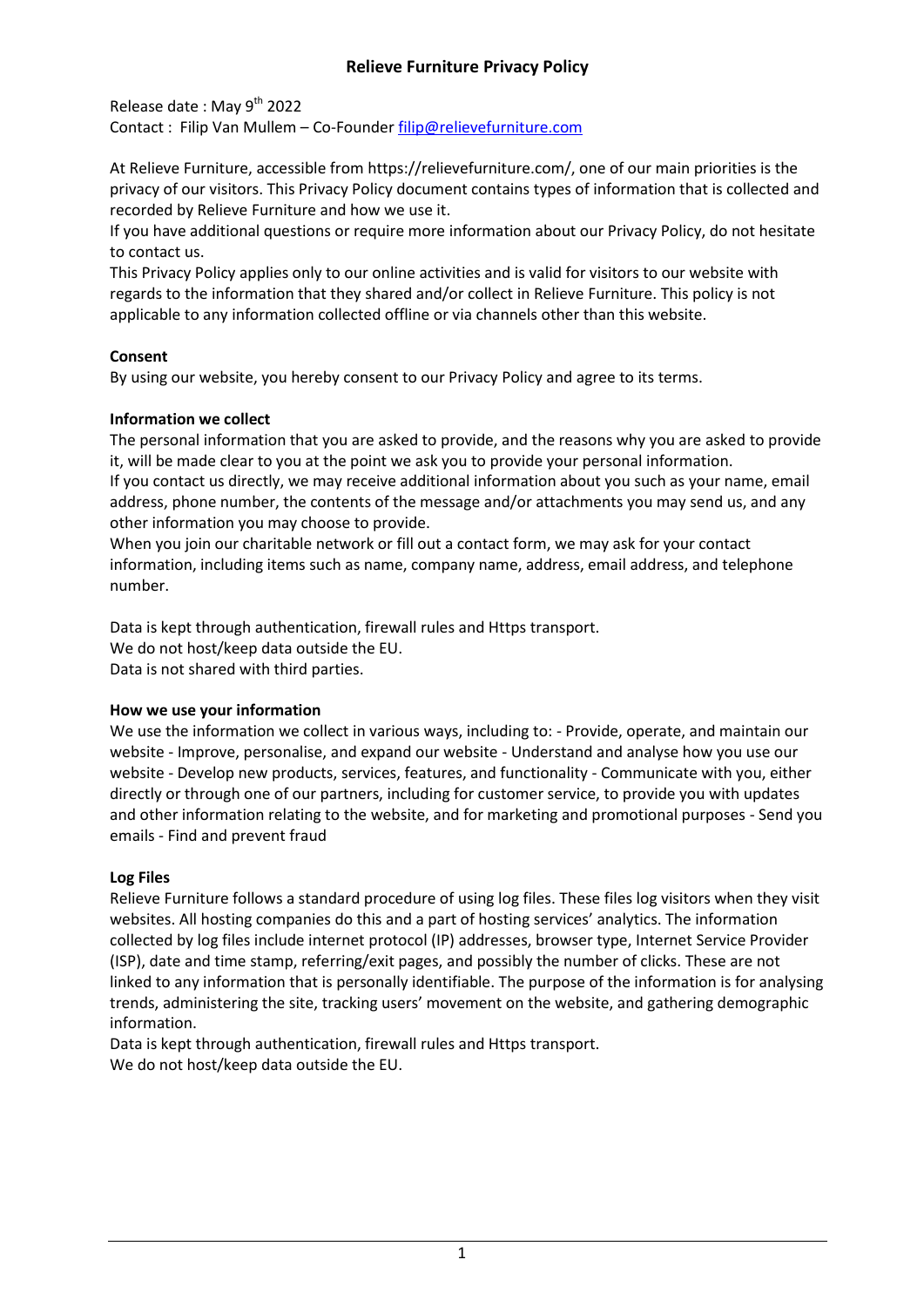# **Relieve Furniture Privacy Policy**

We do not use tracking cookies. Cookies involved:

### **Operational cookies**

- Hubulang user's language
- ASP.NET\_SessionId session id for postbacks
- ARRAffinity needed for load balancing
- ARRAffinitySameSite needed for load balancing

### **Analytical cookies**

- ai\_session application insights • ai user application insights • gid Google analytics
- \_gat\_gtag\_UA\_1186839\_1 Google analytics
- go Google analytics

# **Advertising Partners Privacy Policies**

You may consult this list to find the Privacy Policy for each of the advertising partners of Relieve Furniture.

Third-party ad servers or ad networks uses technologies like cookies, JavaScript, or Web Beacons that are used in their respective advertisements and links that appear on Relieve Furniture, which are sent directly to users' browser. They automatically receive your IP address when this occurs. These technologies are used to measure the effectiveness of their advertising campaigns and/or to personalise the advertising content that you see on websites that you visit.

Note that Relieve Furniture has no access to or control over these cookies that are used by third-party advertisers.

## **Third Party Privacy Policies**

Data is not shared with third parties.

Relieve Furniture's Privacy Policy does not apply to other advertisers or websites. Thus, we are advising you to consult the respective Privacy Policies of these third-party ad servers for more detailed information. It may include their practices and instructions about how to opt-out of certain options. You can choose to disable cookies through your individual browser options. To know more detailed information about cookie management with specific web browsers, it can be found at the browsers' respective websites.

## **GDPR Data Protection Rights**

We would like to make sure you are fully aware of all of your data protection rights. Every user is entitled to the following:

The right to access – You have the right to request copies of your personal data. We may charge you a small fee for this service.

The right to rectification – You have the right to request that we correct any information you believe is inaccurate. You also have the right to request that we complete the information you believe is incomplete.

The right to erasure – You have the right to request that we erase your personal data, under certain conditions.

The right to restrict processing – You have the right to request that we restrict the processing of your personal data, under certain conditions.

The right to object to processing – You have the right to object to our processing of your personal data, under certain conditions.

The right to data portability – You have the right to request that we transfer the data that we have collected to another organisation, or directly to you, under certain conditions.

If you make a request, we have one month to respond to you. If you would like to exercise any of these rights, please contact us.